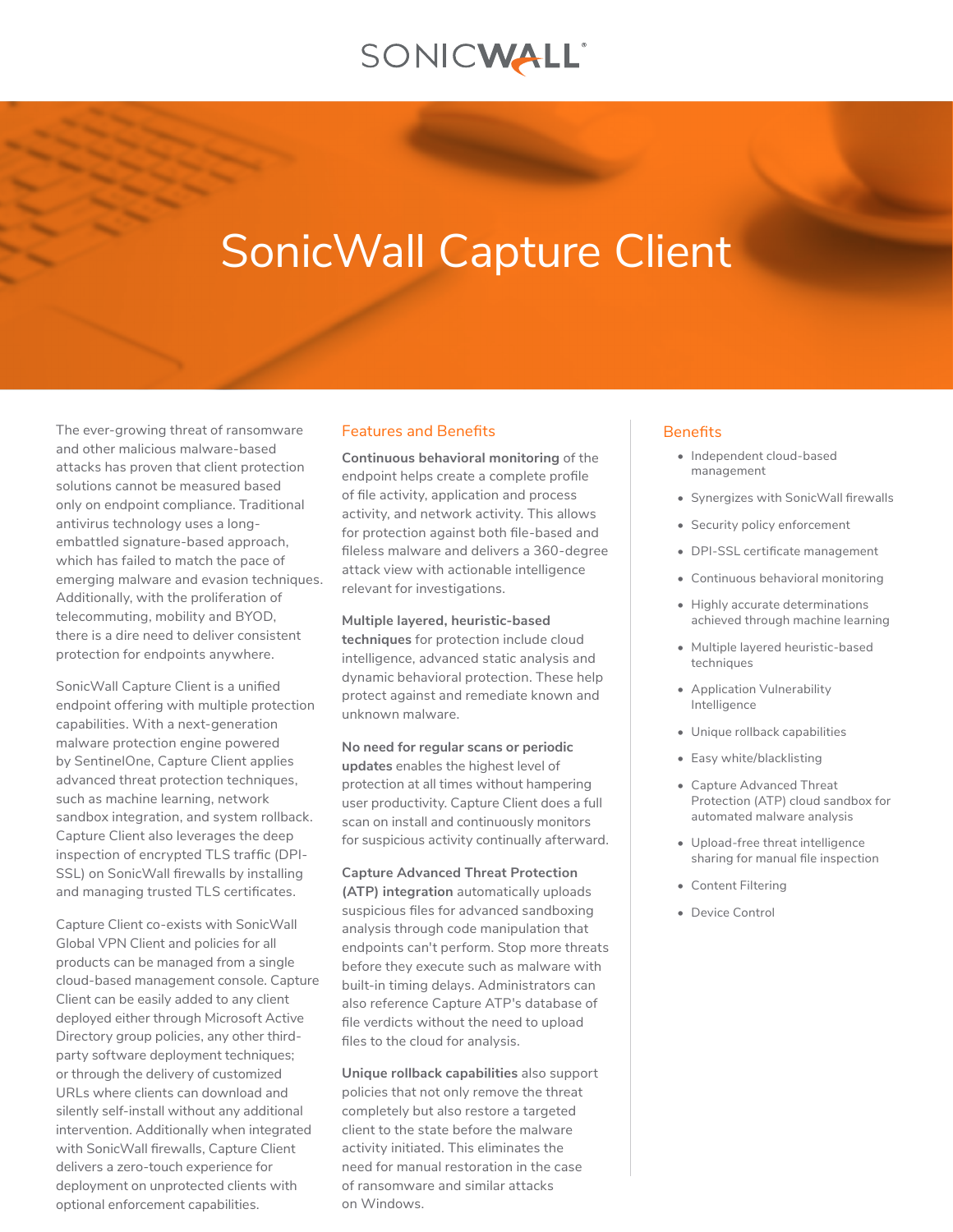### **Application Vulnerability Intelligence**

gives administrators the ability to catalog every application on each protected endpoint and any risk associated with it. Risk is based on the presence of any known vulnerabilities with details of the CVEs and severity levels reported for that version, giving the administrator actionable intelligence to prioritize patching and reduce the attack surface of the endpoint.

**Optional integration with SonicWall generation 6 and above firewalls** delivers zero-touch deployment and enhanced endpoint compliance. Plus it enables enforcement of deep packet inspection of encrypted traffic (DPI-SSL) by deploying trusted certificates to each endpoint.

**Content Filtering** allows organizations to block malicious sites IP addresses, and domains, as well as increase user productivity by throttling bandwidth or restricting access to objectionable or unproductive web content.

**Device Control** allows organizations to block potentially infected devices from connecting to the endpoint with granular whitelisting policies.

**Centralized Management and Client Protection Reporting** The SonicWall cloud-based management console functions as a single pane of glass to manage all client policies, including next-generation malware protection, DPI-SSL certificate management, and content filtering.

The management console is a multitenant cloud-based platform offered at no additional cost. It provides client protection reporting and policy management, with support for fine-grain access control policies including the ability to assign policies based on Microsoft Active Directory attributes. This allows managed service providers (MSPs) to manage and report on clients of multiple customers. At the same time, each of those customers can only manage and report on their own clients.

The management console also functions as an investigative platform to help identify the root cause of detected malware threats and provides actionable intelligence about how to prevent them from recurring. For example, an administrator can easily view what applications are running on

a client. That, in turn, can help identify machines that may be running vulnerable or unauthorized software.

## Offerings and Platform Support

The SonicWall Capture Client is available in two offerings:

**SonicWall Capture Client Basic** delivers all SonicWall next-generation malware protection and remediation features, along with DPI-SSL support capabilities.

#### **SonicWall Capture Client Advanced**

delivers everything listed above for Basic, plus advanced rollback capabilities, Capture ATP integration, Attack Visualization, Application Vulnerability Intelligence, and Content Filtering.

Both offerings are available for Windows 7 and higher, Mac OSX, and Linux.



# SONICWALL®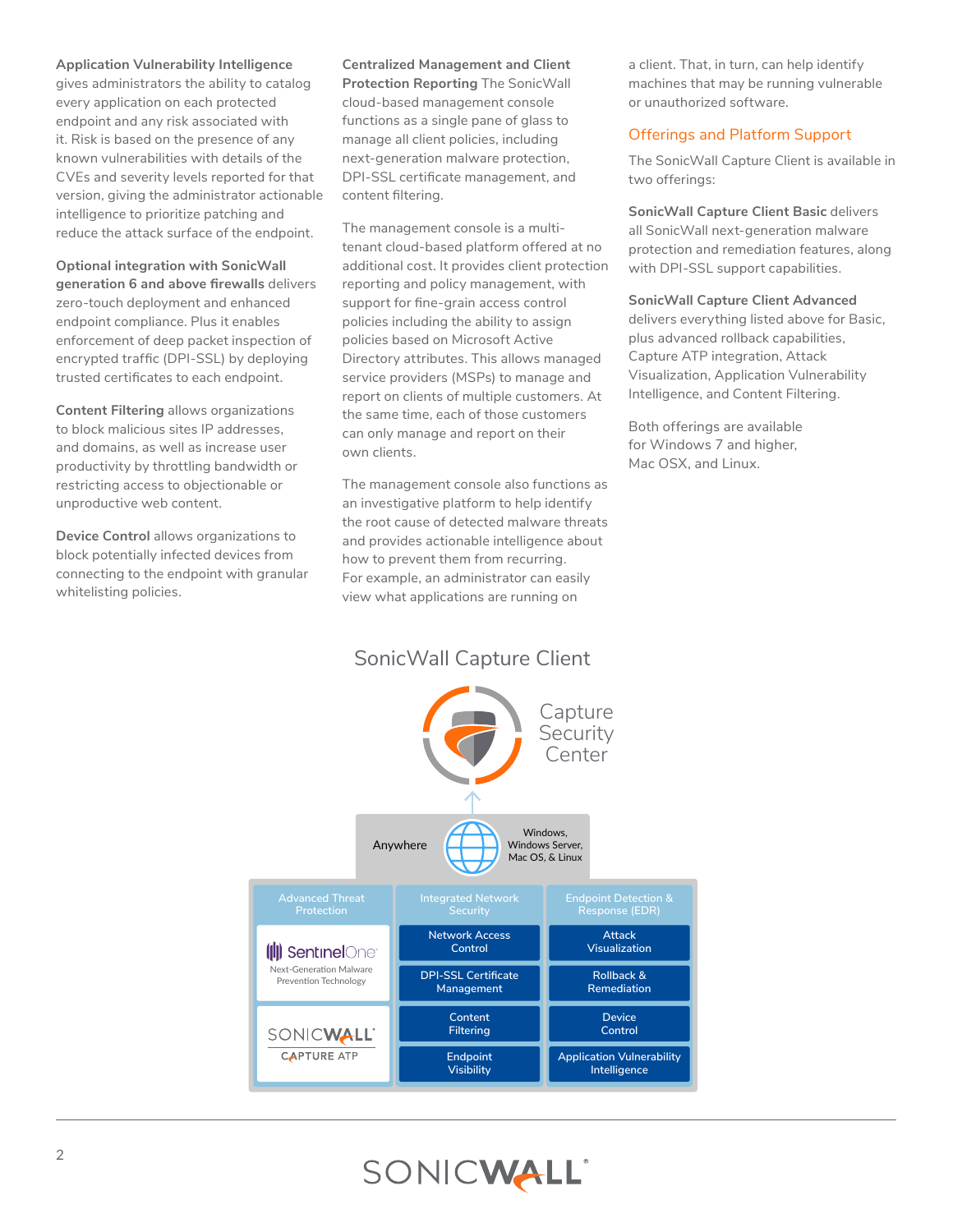| <b>FEATURES COMPARISON</b>                    |              |          |
|-----------------------------------------------|--------------|----------|
| Feature                                       | <b>Basic</b> | Advanced |
| Cloud Management, Reporting & Analytics (CSC) | ✓            | ✓        |
| <b>Integrated Network Security</b>            |              |          |
| <b>Endpoint Visibility</b>                    | $\checkmark$ | ✓        |
| DPI-SSL Certificate Deployment                | ✓            | ✓        |
| <b>Content Filtering</b>                      |              | ✓        |
| <b>Advanced Threat Protection</b>             |              |          |
| <b>Next-Generation Antimalware</b>            | $\checkmark$ | ✓        |
| Capture Advanced Threat Protection Sandboxing |              | ✓        |
| <b>Endpoint Detection and Response</b>        |              |          |
| <b>Attack Visualization</b>                   |              | ✓        |
| <b>Rollback &amp; Remediation</b>             |              | ✓        |
| Device Control                                |              | ✓        |
| Application Vulnerability and Intelligence    |              | ✓        |

# SYSTEM REQUIREMENTS

### Operating Systems

Windows 7 and upwards

Windows Server 2008 R2 and upwards

Mac OS/OSX 10.10 and upwards

Amazon Linux AMI

Red Hat Enterprise Linux RHEL v5.5-5.11, 6.5+, 7.0+

Ubuntu 12.04, 14.04, 16.04, 16.10

CentOS 6.5+, 7.0+

Oracle Linux OL (formerly known as Oracle Enterprise Linux or OEL) v6.5-6.9 and v7.0+

SUSE Linux Enterprise Server 12

**Hardware** 

1 GHz Dual-core CPU or better

1 GB RAM or higher if required by OS (recommended 2 GB)

2 GB free disk space